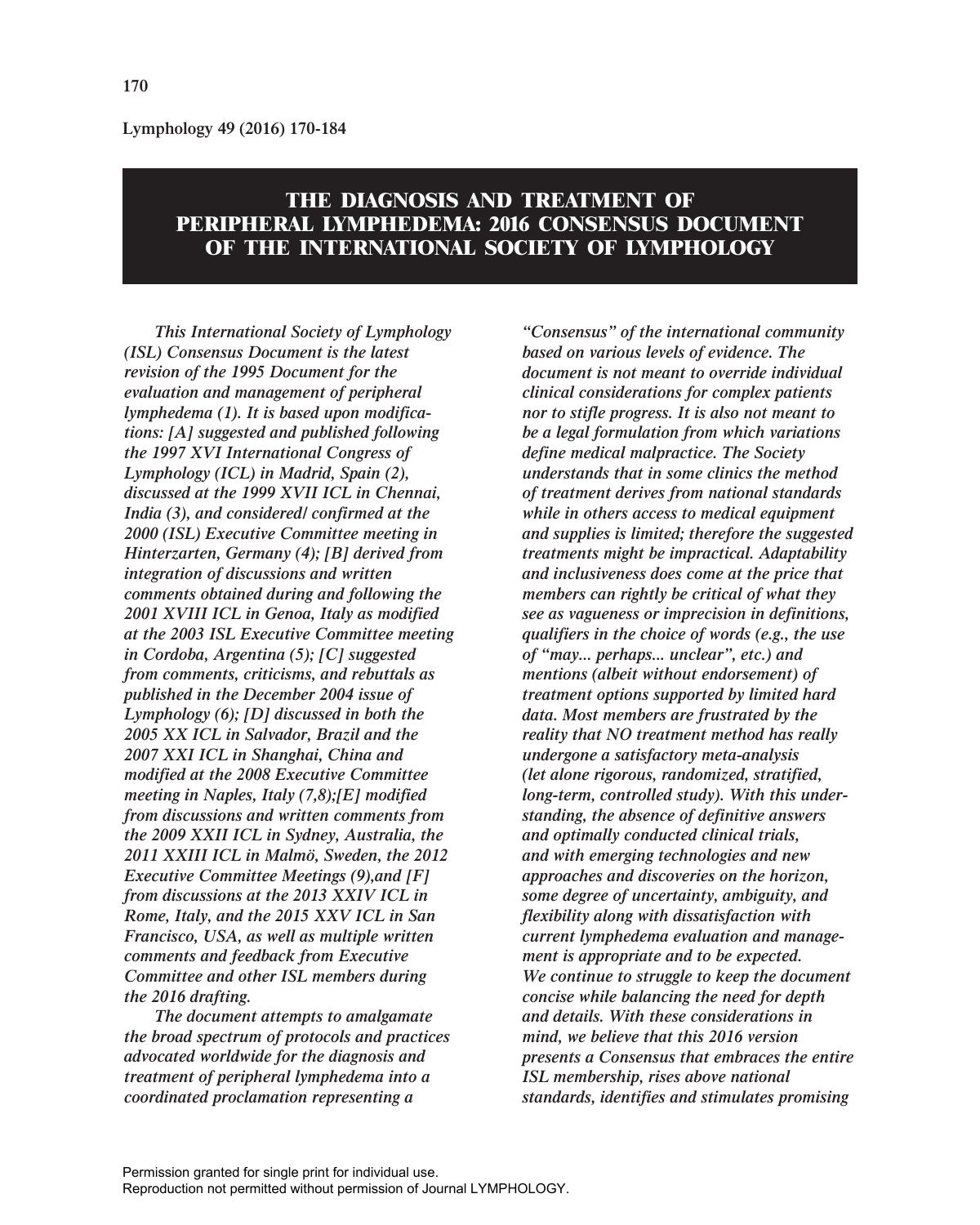*areas for future research, and represents the best judgment of the ISL membership on how to approach patients with peripheral lymphedema in the light of currently available evidence. Therefore, the document has been, and should continue to be, challenged and debated in the pages of Lymphology (e.g., as* **Letters to the Editor***) and ideally will remain a continued focal point for robust discussion at local, national and international conferences in lymphology and related disciplines. We further anticipate as experience evolves and new ideas and technologies emerge that this "living document" will undergo further periodic revision and refinement as the practice and conceptual foundations of medicine and specifically lymphology change and advance.*

**Keywords: Consensus, lymphedema, diagnosis, treatment, ISL, International Society of Lymphology**

## *I. GENERAL CONSIDERATIONS*

**As a fundamental starting point, lymphedema is an external (and/or internal) manifestation of lymphatic system insufficiency and deranged lymph transport Some members prefer to define peripheral lymphedema as a symptom or sign resulting from underlying lymphatic disease. It is defined as an illness by the International Classification of Diseases from the World Health Organization. Lymphedema may be an isolated phenomenon or associated with a multitude of other disabling local sequelae or even life-threatening systemic syndromes. Its nature may be acute, transitory, or chronic. In its purest form, the central disturbance is a** *low output failure* **(mechanical insufficiency) of the lymphvascular system; that is, overall lymphatic transport is reduced. This derangement arises either from congenital lymphatic dysplasia (primary lymphedema) or anatomical obliteration, such as after radical operative dissection (e g., axillary or retroperitoneal nodal sampling), irradiation, or from repeated lymphangitis with lymphan-** **giosclerosis (secondary lymphedema) or as a consequence of functional deficiency (e.g., lymphangiospasm, stasis, and valvular insufficiency in primary or secondary lymphedema. Nonetheless, the common denominator is that the lymphatic system (whether vessels, nodes, interstitium, etc, or combinations) transport has fallen below the capacity needed to handle the presented load of microvascular filtrate including plasma protein and cells that normally leak from the bloodstream into the interstitium. Swelling is produced by accumulation in the extracellular space of excess water, filtered/ diffused plasma proteins, extravascular blood cells and parenchymal/stromal cell products. This process culminates in proliferation of parenchymal and stromal elements with excessive deposition of extracellular matrix substances and adipose tissue.** *High output failure* **(dynamic insufficiency) of the lymph circulation, on the other hand, occurs when a normal or increased transport capacity of intact lymphatics is overwhelmed by an excessive burden of blood capillary filtrate. Examples include hepatic cirrhosis (ascites), hypoalbuminemia associated with nephrotic syndrome (anasarca), right heart failure, and deep venous insufficiency of the leg (peripheral edema). Although the final pathway is the manifestation of tissue edema whenever lymph formation exceeds lymph absorption, the latter entities should properly be distinguished from lymphedema, which is characterized by decreased lymphatic transport. In some syndromes where high output lymphatic transport failure is longstanding, a gradual functional deterioration of the draining lymphatics may supervene and thereby reduce overall transport capacity. A reduced lymphatic circulatory capacity then develops in the face of increased blood capillary filtration. Examples include recurring infection, thermal burns, and repeated allergic reactions. These latter conditions are associated with "safety valve insufficiency" of the lymphatic system where the lymph load increases over "normal" flow to eventually become overwhelmed and this**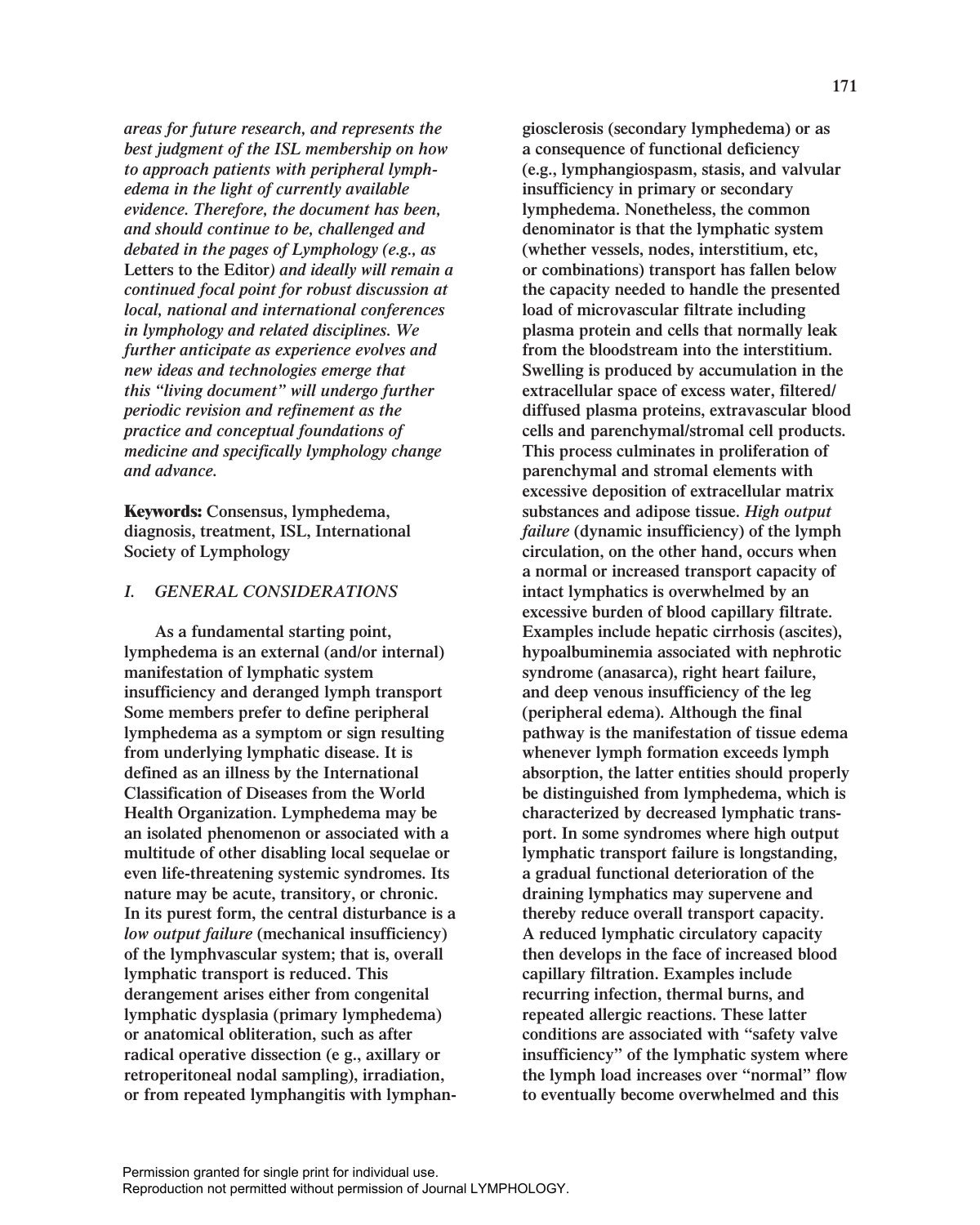**can be considered a mixed form of edema/ lymphedema and as such are particularly troublesome to treat.**

**Peripheral lymphedema associated with chylous and non-chylous reflux syndromes is an infrequent but complex condition that requires specific diagnostic measures and treatment methods. There are other complicating diagnoses (e.g., genetic with Turner or Noonan syndromes or arterial/ venous malformations) which require additional considerations.**

**In the treatment of "classical" lymphedema of the limbs (that is, peripheral lymphedema), improvement in swelling can usually be achieved by non-operative therapy. Because lymphedema most often becomes a chronic, generally incurable condition, it generally requires, as do other chronic disorders, lifelong care and attention along with psychosocial support. The continued need for therapy does not mean** *a priori* **that treatment is unsatisfactory, although often it is less than optimal. For example, patients with diabetes mellitus continue to need drugs (insulin) or special diet (low calorie, low sugar) in order to maintain metabolic homeostasis. Similarly, patients with chronic venous insufficiency require lifelong external compression therapy to minimize edema, lipodermatosclerosis and skin ulceration (treatments may be preventative if initiated early). Compliance and adherence of the patient is also essential to an improved outcome. With chronic venous insufficiency, poor patient compliance may be causally associated with progressive skin ulceration, hyperpigmentation, and other trophic changes in the lower leg. Similarly, failure to control lymphedema may lead to repeated infections (cellulitis/lymphangitis), progressive elephantine trophic changes in the skin, sometimes crippling invalidism and on rare occasions, the development of a highly lethal lymphangiosarcoma (widely known as Stewart-Treves syndrome).**

**The particular setting of examination, diagnosis, and treatment (clinic, hospital, properly designed teams, etc.) as well as**

**patient condition (ambulation, portability, fragility, etc.) can all impact individualized patient care and treatment.**

## *Prevention/Early Identification and Treatment*

**The recent promulgation of lists of risk factors for secondary lymphedema has become a highlighted issue due to publications of "do's and don'ts". These are largely anecdotal and not sufficiently investigated. While some precautions rest on solid physiological principles (e.g., avoiding excessive heat on an "at risk" limb, not having chemotherapy administered into the limb unless medically necessary, or trying to avoid infections), others are less supported. Consistently, a BMI >25, axillary node dissection, radiation to the axilla, and appearance of cellulitis following operation are more firmly supported as true risks. It must be noted that most published studies on incidence of secondary lymphedema of the extremities report less than 50% chance of developing lymphedema with nodal basin operations, irradiation, and taxane-based chemotherapy (substantially less with more conservative treatments, e.g., lumpectomy with sentinel lymph node biopsy). Therefore, standard use of some of these "don'ts" for risk reduction of lymphedema may not be appropriate and possibly subjects patients to therapies which are unsupported until a point in the future when evaluation and prognostication evidence has demonstrated more clearly specific risks and the corresponding preventative measures.**

**The concepts of "primary" and "secondary" prevention (including risk reduction) are receiving increased attention. Operative imaging techniques to lessen lymphatic system impact by identifying lymphatic vessels to avoid during procedures as well as performing prophylactic lymphaticvenous shunts in high-risk patients are being explored. Exercise, self-MLD, and education for prevention of secondary lymphedema are also undergoing investigation. Radiation treatment techniques are continually evolving**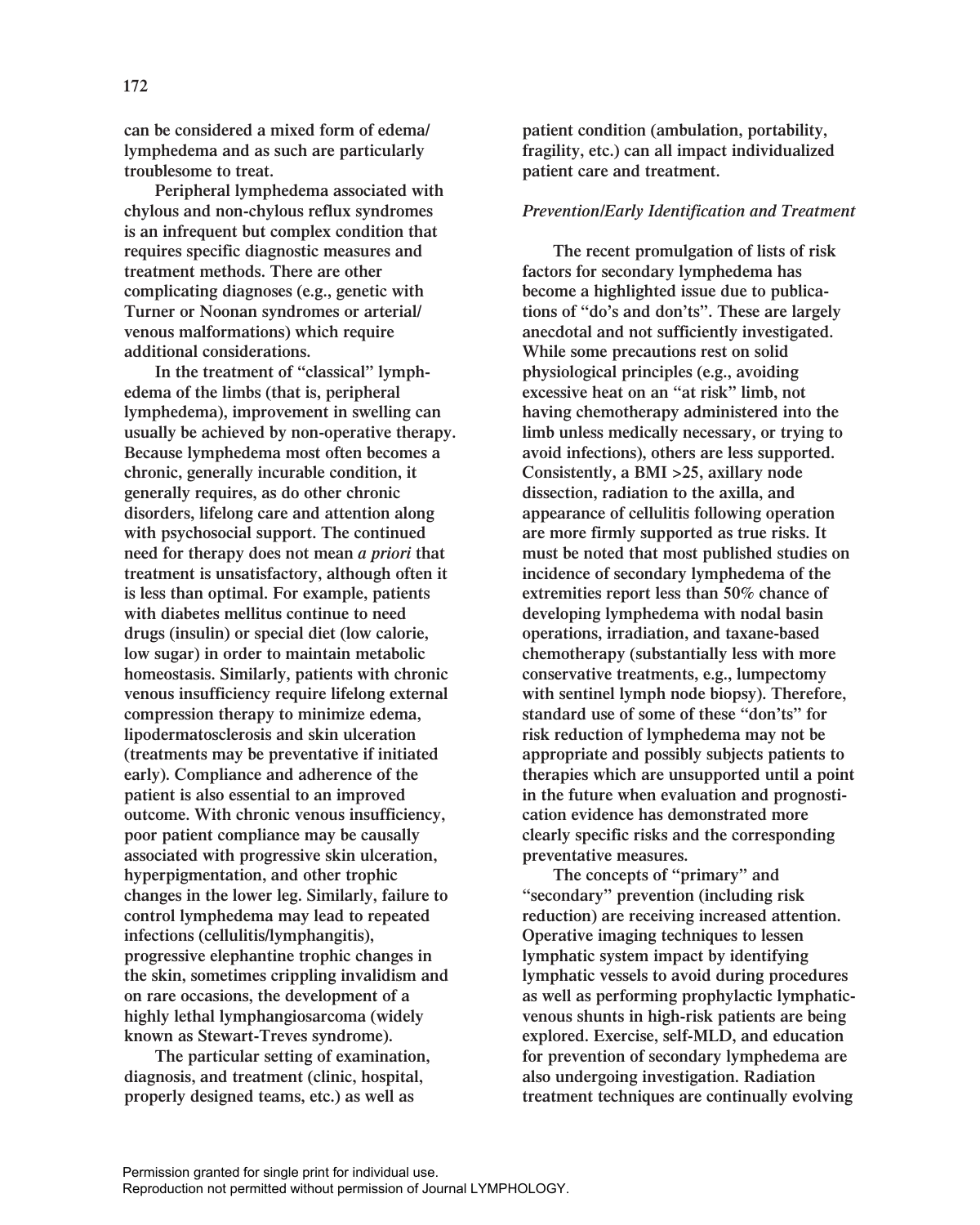**to reduce and isolate secondary damage. Further research is needed, and all such techniques will have to be tempered by the actual risk of developing lymphedema in specific populations based on emerging incidence evidence.** 

**Recently, the question of when to monitor a patient has emerged for patients undergoing cancer treatment. Prospective surveillance models (PSM) have been developed to address early detection of lymphedema leading to earlier and more efficacious treatment. The prospective surveillance model involves a preoperative cancer treatment assessment where baseline limb volume and functional mobility measurements are established (some clinics with the availability of bioimpedance spectroscopy may utilize that to detect early changes in tissue fluid accumulation). Patients are then followed in a prospective manner (e.g., 3 month intervals for the first year during and post- cancer treatment and then less frequently). Followup visits include psychosocial support and reassessment of limb volume and functional mobility to offer a comparison to baseline measures to enable identification of meaningful change associated with sub-clinical onset of lymphedema. Sub-clinical lymphedema is measurable at low diagnostic thresholds (3-5% volume change from baseline in swelling not due to weight change –i.e. determined by measuring both limbs) and may initially present in only one segment of the limb. Identifying subclinical lymphedema facilitates early, conservative intervention and may reduce the likelihood that the condition will progress to a chronic advanced stage. Identifying and treating lymphedema at an early stage offers greater treatment success and potential cost savings with conservative management programs including compression garments, education for self-care, self-MLD (and/or partner/care giver-MLD), psychosocial support and exercise. Early identification may also offer the opportunity for lymphaticvenous shunts in appropriate situations to offer a potential life-long avoidance of further treatment.**

## *II. STAGING OF LYMPHEDEMA*

**Most ISL members rely on a three stage scale for classification of a lymphedematous limb with an increasing number recognizing Stage 0 (or Ia) which refers to a latent or subclinical condition where swelling is not yet evident despite impaired lymph transport, subtle alterations in tissue fluid/composition, and changes in subjective symptoms. It may exist months or years before overt edema occurs (Stages I-III). Assessment of early fluid changes can be accomplished using bioimpedance spectroscopy or tissue dielectric constant analysis. Stage I represents an early accumulation of fluid relatively high in protein content (e.g., in comparison with "venous" edema) which subsides with limb elevation. Pitting may occur. An increase in various types of proliferating cells may also be seen. Stage II signifies that limb elevation alone rarely reduces the tissue swelling and pitting is manifest. Later in Stage II, the limb may not pit as excess subcutaneous fat and fibrosis develop. Stage III encompasses lymphostatic elephantiasis where pitting can be absent and trophic skin changes such as acanthosis, alterations in skin character and thickness, further deposition of fat and fibrosis, and warty overgrowths have developed. It should be noted that a limb may exhibit more than one stage, which may reflect alterations in different lymphatic territories.**

**These Stages only refer to the physical condition of the extremities. A more detailed and inclusive classification needs to be formulated in accordance with improved understanding of the pathogenic mechanisms of lymphedema (e.g., nature and degree of lymphangiodysplasia, lymph flow perturbations, and nodal dysfunction as defined by anatomic features and physiologic imaging and testing) and underlying genetic disturbances, which are gradually being elucidated. Recent publications combining both physical (phenotypic) findings with functional lymphatic imaging as well as those classifications which propose inclusion**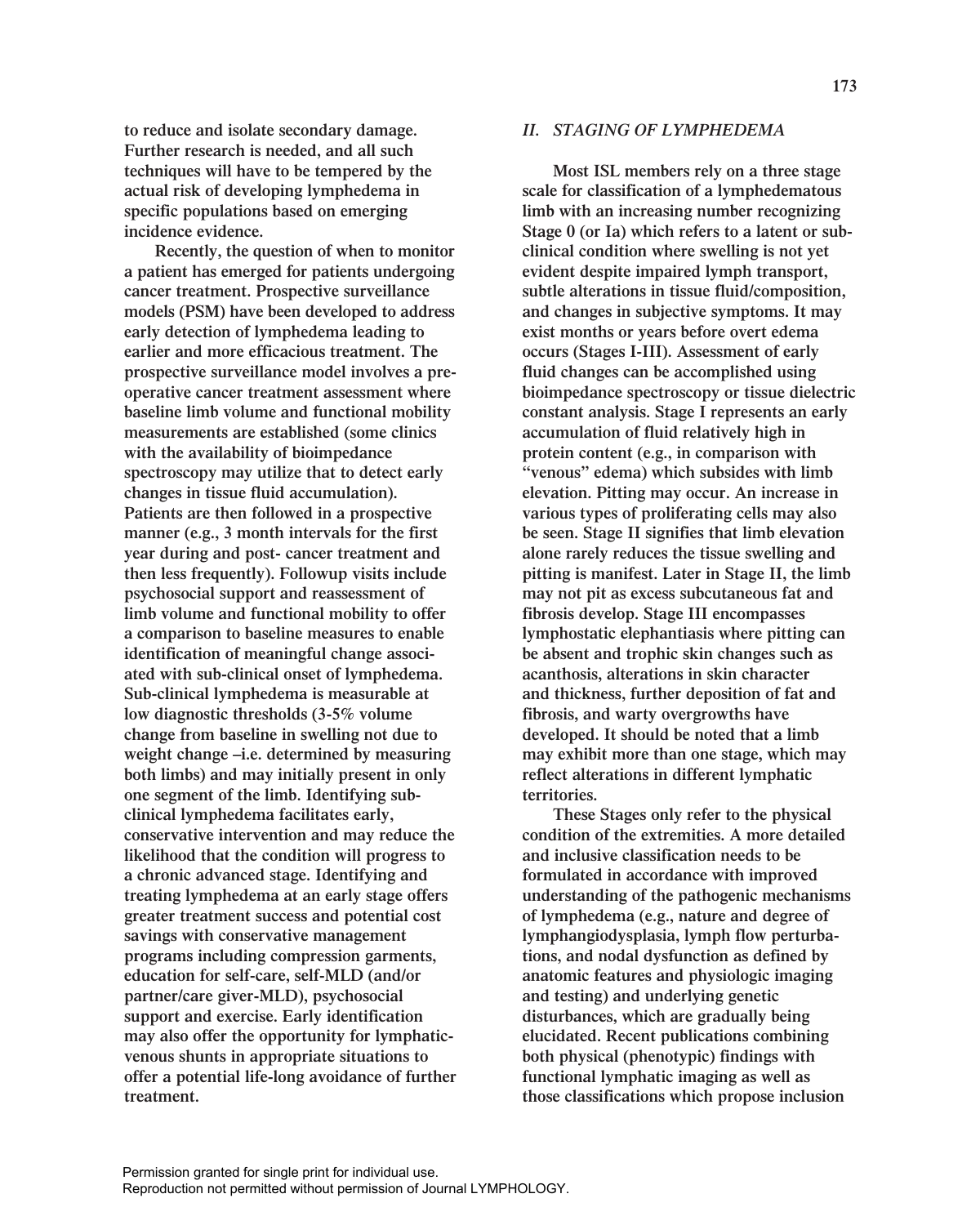**of disability grading, assessment of inflammation, and even immunohistochemical changes determined by biopsy of nodes/vessels may be forecasting the future evolution of staging. In addition, incorporation of genotypic information, expanded from what is available even in current screening, would further advance staging and classification of patients with peripheral (and other) lymphedema.** 

**Within each Stage, a limited but nonetheless functional severity assessment has utilized simple volume differences assessed as minimal (>5-<20% increase in limb volume), moderate (20-40% increase), or severe (>40% increase). Some clinics prefer to use >5-10% as minimal and >10-<20% as mild. Volume differentials are most commonly determined using circumferential measurement due to wide availability and low cost. A flexible nonstretch tape is preferred and the truncated cone formula is utilized for calculating volume. Water displacement volumetry is used in some clinics for arm or lower leg volumes although there are some practical limits (e.g., size of limb, measuring areas near the root of the limb, and hygiene issues). Perometry provides high accuracy by using infrared light beams to estimate limb volume but the equipment cost is significant for smaller clinics and the hand and foot are not included.**

**Clinicians also incorporate factors such as extensiveness, occurrence of erysipelas attacks, inflammation, and other descriptors or complications into their own individual severity determinations.**

**Some healthcare professionals focus on disability rating utilizing the World Health Organization's guidelines for the International Classification of Functioning, Disability, and Health (ICF). Quality of Life issues (psychosocial, social, emotional, physical disabilities, etc.) may also be addressed by individual clinicians and groups, and note that these can positively or negatively impact therapy and compliance (maintenance).** 

# *III. DIAGNOSIS*

**An accurate diagnosis of lymphedema is essential for appropriate therapy. In most patients, the diagnosis of lymphedema can be readily determined from the clinical history and physical examination. In other patients, confounding conditions such as morbid obesity, lipohyperdystrophy, endocrine dysfunction, venous insufficiency, unrecognized trauma, and repeated infection may complicate the clinical picture. Moreover, in considering the basis of unilateral extremity lymphedema, especially in adults, solid organ tumors (primary and/or metastatic), lymphomas, and soft tissue sarcomas which may obstruct or invade more proximal lymphatics need to be considered. For these reasons, a thorough medical evaluation is indispensable before embarking on lymphedema treatment. Co-morbid conditions such as congestive heart failure, hypertension, thyroid abnormalities, cerebrovascular disease including stroke, and vascular malformations may also influence the diagnosis and therapeutic approach undertaken.** 

## *A. Imaging*

**If the diagnosis of lymphedema is unclear or in need of better definition for prognostic or therapeutic considerations, consultation with a clinical lymphologist or referral to a lymphologic center if accessible is recommended. Commonly,** *ultrasound* **techniques are first used to assess and rule out venous disease in many centers (although this is also used in some centers to assess lymphedema). The diagnostic tool of isotope lymphography (also termed** *lymphoscintigraphy* **– for both vessels and nodes – or more commonly lymphangioscintigraphy despite its reference only to the vessels) has proved extremely useful for depicting the specific lymphatic abnormality. Where specialists in nuclear medicine are available, lymphangioscintigraphy (LAS) has largely replaced conventional oil contrast lymphography for visualizing the lymphatic network. Although LAS has not been strictly standardized (various radiotracers and**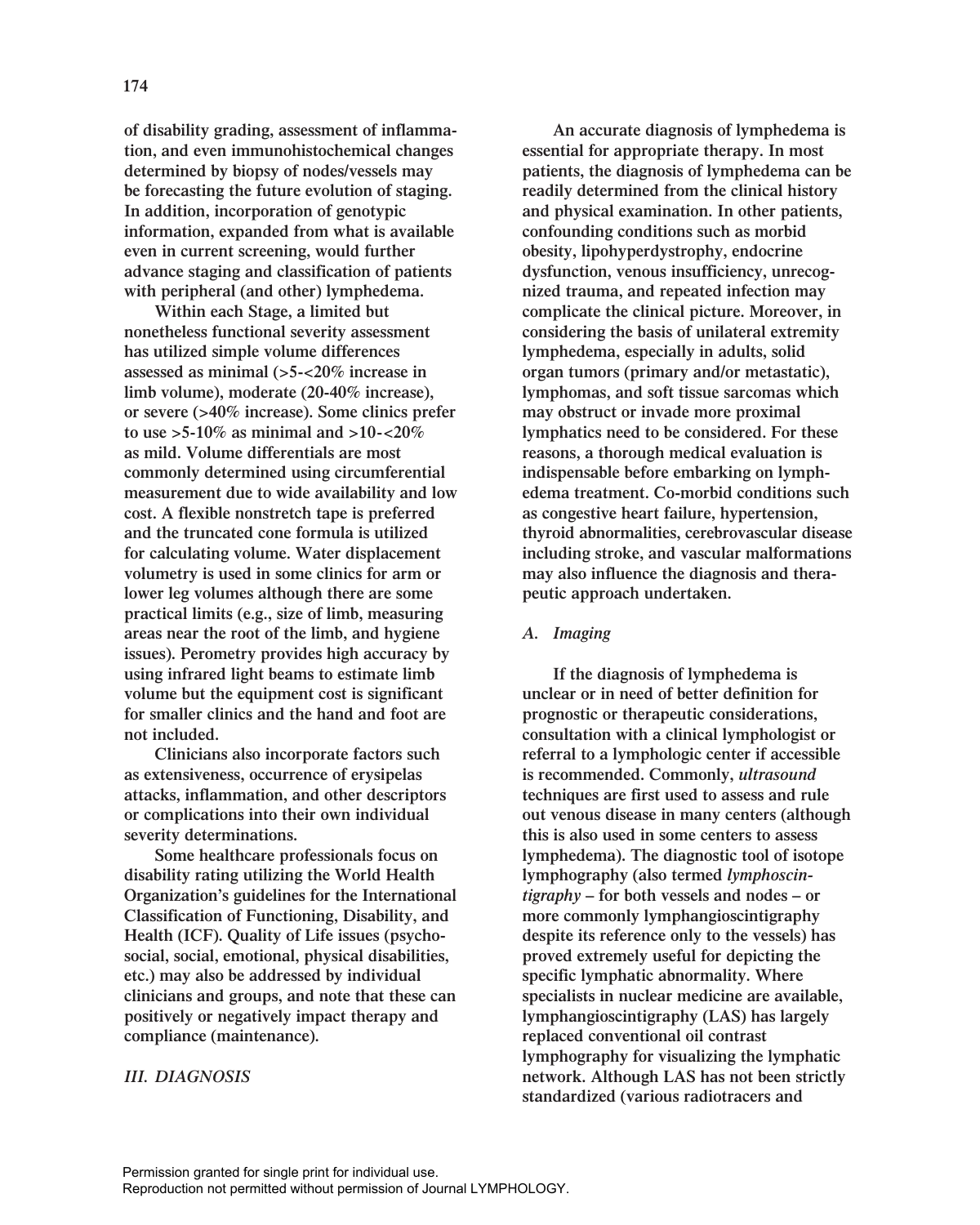**radioactivity doses, different injection volumes, intracutaneous versus subcutaneous or subfascial injections, one or more injections, different protocols of passive and active physical activity, varying imaging times, static and/or dynamic techniques), the images, which can be easily repeated, offer remarkable insight into lymphatic structural abnormalities and (dys)function. The etiology is not necessarily determined from the image alone. LAS has been used frequently in newborns and children obtaining reproducible, pre-clinical diagnostic images.**

**LAS provides dynamic images of both lymphatics and lymph nodes in the peripheral and central system as well as semi-quantitative data on radiotracer (lymph) transport, and it does not require dermal injections of blue-dye (as often used for example in axillary or groin sentinel node visualize(correctly termed lymph***adeno***scintigraphy).** *Blue dye* **injection is occasionally complicated by an allergic skin reaction or serious anaphylaxis. Moreover, clinical interpretation of lymphatic function after vital dye injection alone ("the blue test") can be misleading. Direct** *oil contrast lymphography***, which is cumbersome and occasionally associated with minor and even major complications, is usually reserved for complex conditions such as chylous reflux syndrome and thoracic duct injury, where LAS can provide at least preliminary diagnostic images for screening. Non-invasive** *duplex-Doppler* **studies and occasionally** *phlebography* **are useful for examining the deep venous system and supplement or complement the evaluation of extremity edema. Other diagnostic and investigational tools used to elucidate lymphangiodysplasia/ lymphedema syndromes (including newborns and children) include** *magnetic resonance imaging* **(MRI) – including MR lymphography (MRL) and MR angiography techniques,** *computed tomography* **(CT),** *CT lymphograms***,** *3-D oil contrast lymphography***,** *CT-SPECT***,** *ultrasonography* **(US),** *indirect (water soluble) lymphography* **(IL),** *near infrared fluorescent imaging* **(NIRF) (also known as ICG lymphography) and** *fluorescent microlymphan-* *giography* **(FM). NIRF has been increasingly used in some centers for examining the superficial lymphatic system and in the operative setting. Both peripheral MRL and NIRF are becoming more widespread in use around the world despite limitations for imaging the deeper lymphatic system.** *DEXA* **(dual-energy X-ray absorptiometry or biphotonic absorptiometry) may help classify and define a lymphedematous limb but its greatest potential use may be to assess the chemical composition of limb swelling (especially increased fat deposition, which by its added weight can lead to muscle hypertrophy). IL and FM are best suited to depict initial lymphatics and more superficial collectors and accordingly have limited clinical usefulness albeit valuable in research investigations. US has found practical value in depicting the "dance" of the living adult worms in scrotal lymphatic filariasis, and it is also increasingly used to highlight tissue alterations.**

#### *B. Genetics*

**Genetic testing has become practical and commercially available to screen for a number of specific hereditary syndromes with discrete gene mutations such as lymphedemadistichiasis (***FOXC2***), some forms of Milroy disease (***FLT-4***), and hypotrichosislymphedema-telangiectasia (***SOX18***), as well as a variety of chromosomal abnormalities. Other genes identified include: Generalized Lymphatic Dysplasia (Hennekam syndrome) (***CCBE1, FAT4***), Inherited Lymphedema Types 1C (***GJC2***) and 1D (VEGFC), Lymphedema-Choanal Atresia (***PTPN14***), Emberger (***GATA2***), oculodento-digital syndrome (***GJA1***), lymphedema-lymphangiectasia (***HGF***), and hereditary lymphedema III (***PIEZO1***). The future holds promise that such testing for other known mutations and chromosomal defects, as well as newly discovered ones, combined with careful phenotypic descriptions, will become routine to classify familial lymphangiodysplastic (correctly lymphdysplastic since nodes can**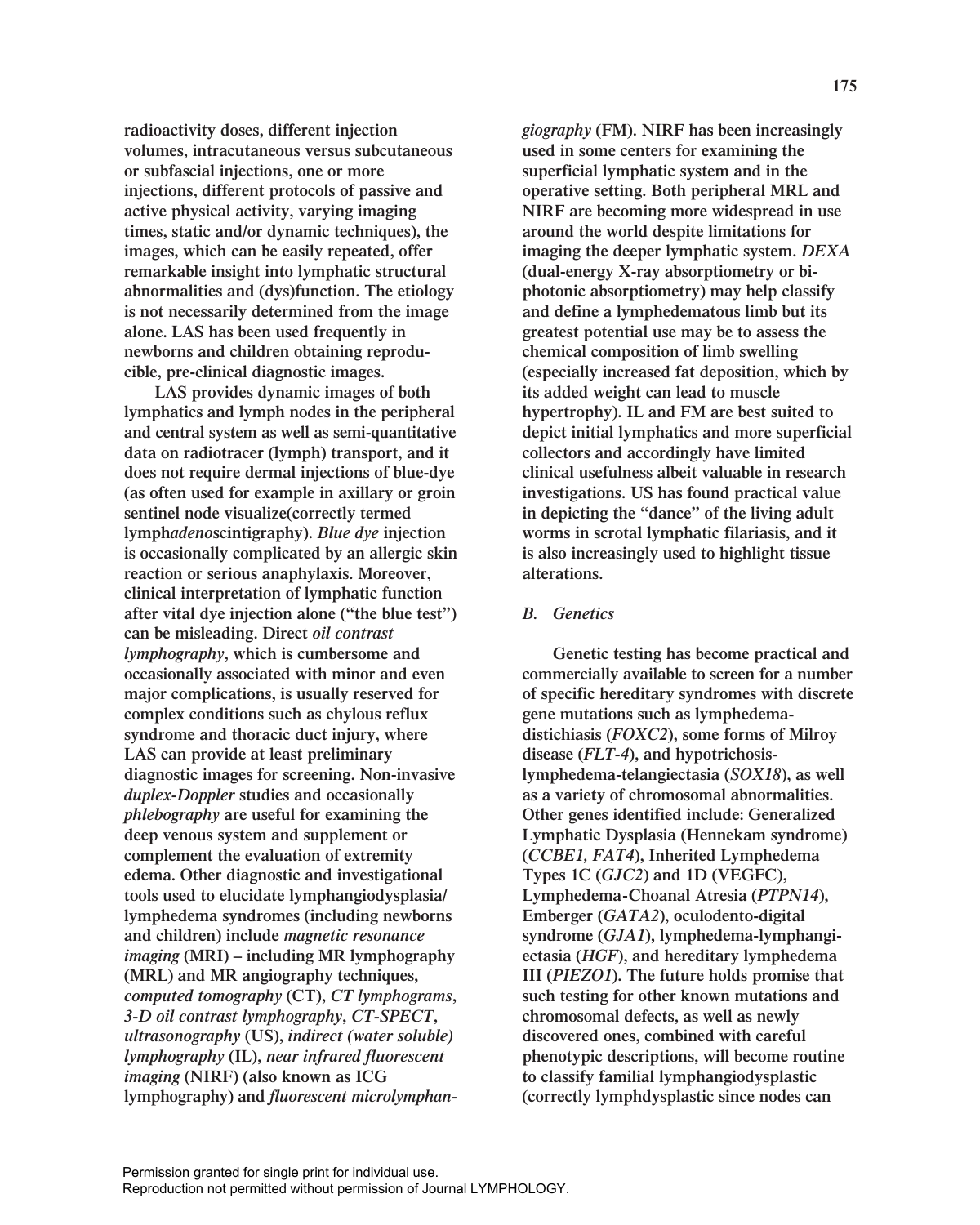**also be involved) syndromes and other congenital/genetic- dysmorphogenic disorders characterized by lymphedema, lymphangiectasia, and lymphangiomatosis. Algorithms have been developed to assist clinicians in phenotyping and directing genetic analysis.** 

**There are many other clinical syndromes with lymphedema as a component. Some of these have genes identified [Noonan (***PTPN11, KRAS, SOS1***, and others); microcephalychorioretinopathy-lymphedema-mental retardation (MCLMR) (***KIF11***); Proteus syndrome (***AKT1***); Clove (fibroadipose hyperplasia (***PIK3CA***); Park-Weber syndrome (capillary malformation-arteriovenous malformation) (***RASA1***); and lymphatic related hydrops fetalis (LRHG) (***EPHB4***)] while others still have no known associated genes. It is important to consider that the number of** *de novo* **germinal variations in these genes is increasing. In addition, recent and ongoing research is exploring a possible genetic (and epigenetic) basis underlying increased risk of developing secondary lymphedema after treatment involving injury to the lymphatic system.**

**Newer genetic techniques such as genome-wide association studies (GWA study, or GWAS), whole genome sequencing (WGS), and whole exome sequencing (WES) are rapidly advancing genetic analysis. A targeted Next Generation Sequencing panel examining all known genes associated with lymphedema is currently the most common choice for analyzing hereditary forms of lymphedema. As costs decrease, more patients will undergo such analysis and more single, multiple, and interacting variants will be identified to help classify individuals with genetic defects related to the lymphatic system. These more refined classifications may impact diagnosis (perhaps allowing proactive rather than reactive care), future treatments (targeted therapy), and quality of life as precision medicine is applied to lymphatic diseases. These newer techniques will also contribute to prenatal diagnosis and, combined with multimodal imaging, to the early diagnosis and potential treatment of congenital lymphatic conditions.**

## *C. Biopsy/Lymph Node Exam*

**Caution should be exercised before removing enlarged regional lymph nodes in the setting of longstanding peripheral lymphedema as the histologic information is seldom helpful, and such excision may aggravate distal swelling. Fine needle aspiration with cytological examination by a skilled pathologist is a useful alternative if malignancy is suspected. Use of sentinel node biopsy in the axilla or groin for staging malignancy such as breast and melanoma appears to have substantially lessened the incidence of peripheral lymphedema by discouraging removal of normal lymph nodes; however, an increased number of sentinel nodes taken may reduce this protective effect.**

## *IV. TREATMENT*

**Therapy of peripheral lymphedema is divided into conservative (non-operative) and operative methods. Applicable to both methods is an understanding that meticulous skin hygiene and care (cleansing, low pH lotions, emollients) is of the utmost importance to the success of virtually all treatment approaches, as is patient education and training. Basic motion exercises of the extremities (muscle pumping exercises), especially combined with external limb compression and preferably performed as daily life activities (walking, yoga, bicycling, and climbing stairs) are useful. Limb elevation (specifically bed rest if indicated) is also helpful to the appropriate patient undergoing treatment. Newer studies have indicated that more vigorous exercise can be undertaken under the proper conditions, and strong evidence is now available on the safety of resistance exercise in controlled trials for breast cancer-related lymphedema. Evidence has not been published on how soon after the operation exercises (and what type) should be initiated, and this area needs further study. As previously stated, even widely used treatment methods have yet to undergo sufficient meta-analysis of multiple studies which**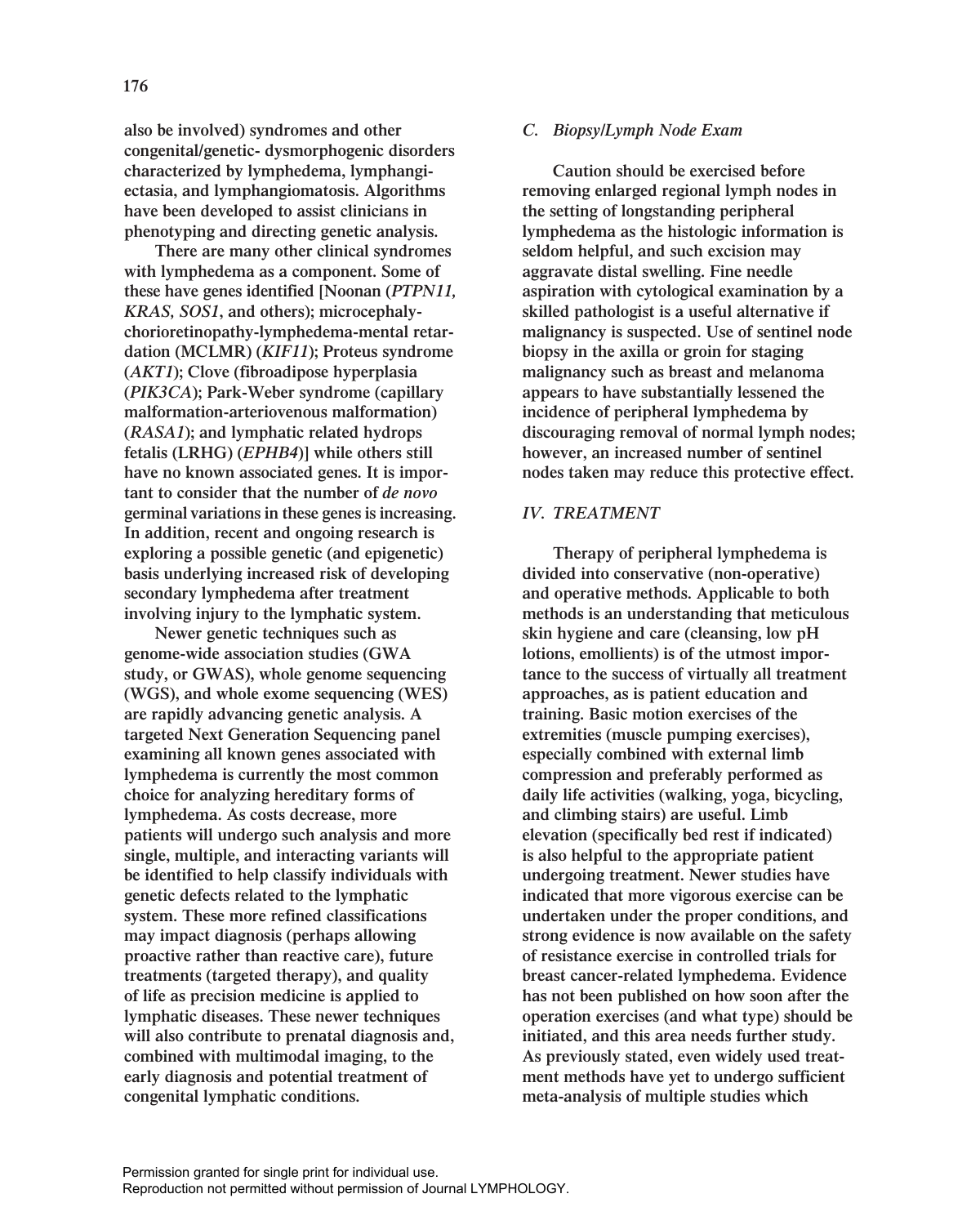**have been rigorous, well-controlled, and with sufficient followup. Satisfactory studies comparing different methods of treatment do not exist, and advocates of all methods report that earlier treatment is optimal for the best results. It is also worth considering that a combination of therapies may be best for some patients, but these combinations are even less frequently studied in comparison trials. Use of various treatment options is appropriate for neonates and children with careful consideration from the treatment team. Treatments can take place in the outpatient setting, a day hospital, or during hospitalization as judged appropriate by the medical team for each patient.**

## *A. Non-operative Treatment*

#### *1. Physical therapy and adjuvants*

**a. Complex Decongestive Therapy (CDT) also known as Combined Physical Therapy (CPT) or Complex Decongestive Physiotherapy (CDP) (among others) is backed by longstanding experience and generally involves a two-stage treatment program that can be applied to both children and adults for most areas of the body. The first phase consists of skin care, a specific light manual massage (manual lymphatic drainage-MLD) and sometimes deeper techniques with patients classified above Stage I, using muscle pumping exercises, and compression typically applied with multilayered bandage wrapping. Phase 2 (initiated promptly after Phase 1) aims to conserve and optimize the results obtained in Phase 1. It consists of compression by a low-stretch elastic stocking or sleeve, skin care, continued "remedial" exercise, and repeated MLD as needed.**

**Prerequisites of successful combined physiotherapy are the availability of physicians (i.e., clinical lymphologists), nurses, physiotherapists, occupational and other therapists specifically trained, educated, and experienced in this method. In addition, factors such as the acceptance of health**

**insurers to underwrite the cost of treatment, willingness of biomaterials industry to produce and provide high quality affordable products, and an understanding of the holistic needs of each patient impact success. Compressive bandages, when applied incorrectly, can be harmful and/or useless. Accordingly, such multilayer wrapping should be carried out only by professionally trained personnel. Multiple manufactured devices/garments to assist in compression (i.e., pull on, velcro-assisted, quilted, etc.) may relieve some patients of the bandaging burden and perhaps facilitate compliance with the full treatment program, and some clinics find that patient self-care and risk reduction strategies help maintain edema reduction (although neither of these has undergone rigorous study).**

**CDT may also be of use for palliation as, for example, to control secondary lymphedema from tumor-blocked lymphatics. Treatment is typically performed in conjunction with chemo- or radiotherapy directed specifically at producing tumor regression. Only theoretically, massage and mechanical compression could mobilize dormant tumor cells; however lymph flow does not stop after a cancer diagnosis and only diffuse carcinomatous infiltrates which have already spread to lymph collectors as tumor thrombi might be mobilized by such treatment. Because the long- term prognosis for such an advanced patient is usually dismal, any reduction in morbid swelling is decidedly palliative.** 

**A prescription for elastic garments (custom made with correctly-obtained specific measurement if needed) to maintain lymphedema reduction after CDT is essential for long-term care. Preferably, a physician (sometimes with assistance of highly-skilled specialists) should prescribe the compression garment to avoid inappropriate usage in a patient with medical contraindications such as arterial disease, painful postphlebitic syndrome or occult visceral neoplasia. Generally the highest compression level tolerated (~20-60 mmHg) by the patient is likely to be**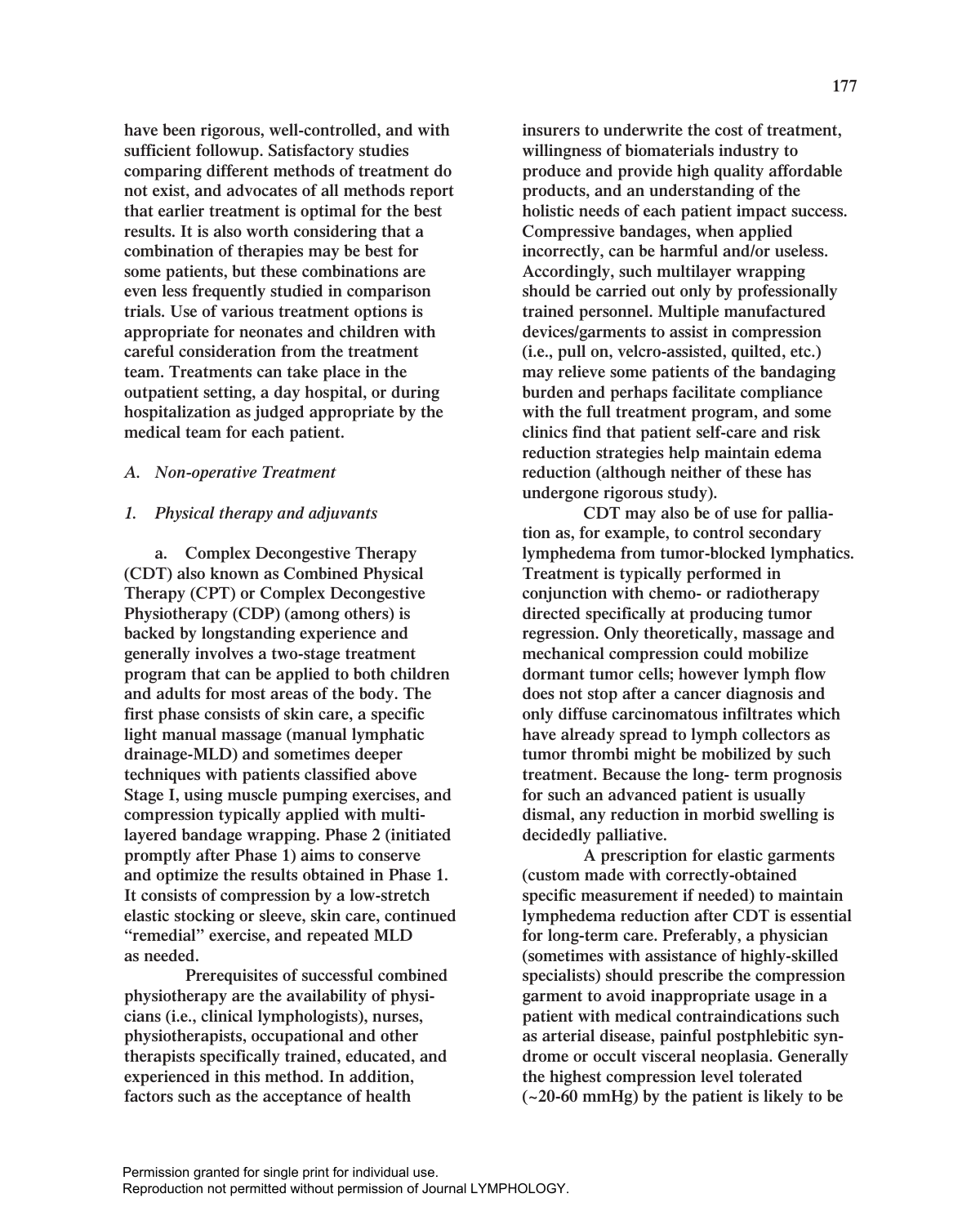**the most beneficial. Some clinics prefer to use only flat-knit garments while others use both flat and round-knit garments (or combination). Sometimes patient selection, choice, physical ability as well as cost need to be taken into consideration particularly when assessing mobility and future compliance.**

**Failure of CDT is confirmed only when intensive non- operative treatment in a clinic specializing in management of peripheral lymphedema and directed by an experienced clinical lymphologist has been unsuccessful.**

**b. Compression garments alone have been successfully used for treatment particularly in breast cancer-related lymphedema at first indication of fluid build-up and minimal volume change as well as in early Stage I. Data on the use for later stages are very limited.**

**c. Massage alone. Performed as an isolated technique, classical massage or effleurage generally does not appear to be of benefit. Moreover, if performed overly vigorously, massage (classical or others, not MLD) may damage lymphatic vessels or their attachment to surrounding tissues.** 

**There are several published studies demonstrating the utility of MLD monotherapy in specific populations (i.e., early breast cancer-related lymphedema and newly established and/or mild lymphedema without adipose or fibrosis tissue deposition) but there is a need for more robust studies to generate convincing evidence. This is counterbalanced against several systematic reviews with metaanalysis concluding that MLD (in breast cancer-related arm lymphedema) has no or very little additional effect on compression therapy.** 

**There are some published reports supporting the use of manual lymph drainage as a monotherapy for lymphedema prevention after cancer surgery.**

**d. Intermittent pneumatic compression. Pneumomassage is usually a two-phase program. After external compression therapy is applied, preferably by a sequential gradient "pump," form-fitting low-stretch elastic**

**stockings or sleeves are used to maintain edema reduction. Newer devices that simulate manual massage and design improvements for area of coverage, ease of use, and sequence/actions may increase patient compliance particularly for those who cannot complete both phases of CDT (e.g., exercise with compression). Displacement of edema more proximally in the limb and genitalia and the development of a fibrosclerotic ring at the root of the extremity with exacerbated obstruction of lymph flow need to be assiduously avoided by careful observation. Combining pneumatic compression with manual lymph drainage has been suggested but not sufficiently evaluated.** 

**e. Thermal therapy. Although combinations of heat, skin care, and external compression have been advocated for and successfully used by practitioners in Europe and Asia for thousands of patients, the role and value of thermotherapy alone without compression in the management of lymphedema remains unclear and further rigorous studies are needed. Studies have shown that under bandaging the skin temperature slowly rises, and it is proposed that this lower level thermal therapy is helpful. Some centers use far infrared light as an adjunct to bandaging and report improved outcomes.**

**f. Elevation. Simple elevation (particularly by bed rest) of a lymphedematous limb often reduces swelling, particularly in Stage I of lymphedema. If swelling is reduced by antigravimetric means, the effect should be maintained by wearing of a low-stretch, elastic stocking/sleeve during daytime.**

**g. Low level laser. Reports with small numbers of patients and small meta-analysis have demonstrated efficacy of low level laser use for patients with lymphedema. More robust changes are noted with reduction of pain and mobility of tissue than just pure lymphedema volume reduction. More studies with larger numbers of patients in diverse settings are needed to confirm these findings.**

**h. Aquatic therapy/ water-based exercise programs have gained some success due to the natural compression of water**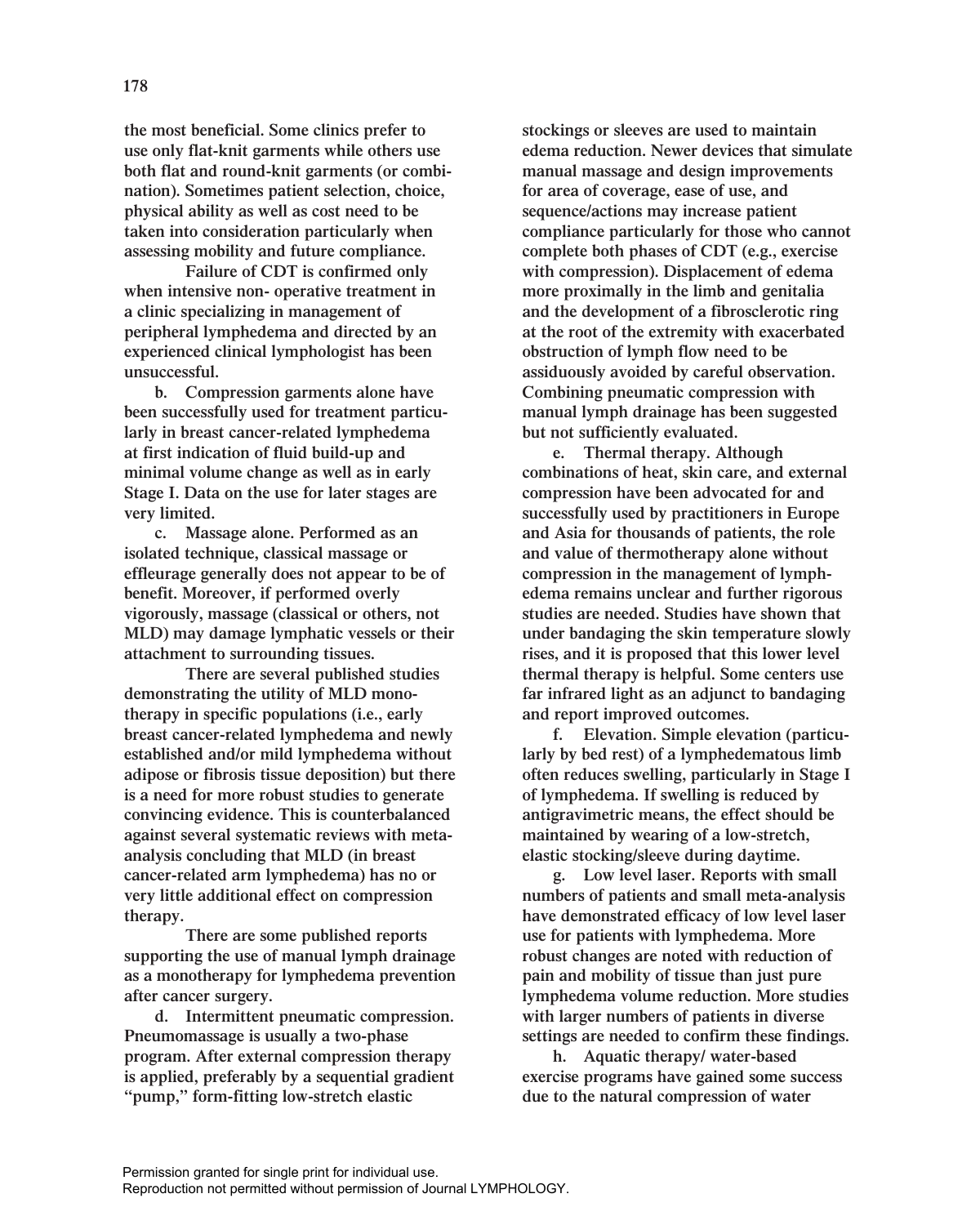**when exercising and improvements to skin condition. Not all patients (particularly those with wounds or skin issues) are candidates for aquatic therapy.** 

**i. For appropriate patients, adjuvant devices such as ultrasound or shockwaves may be useful to help break up fibrous tissue, although no large patient series have been published.**

**j. Wringing out. "Tuyautage" or wringing out performed with bandages or rubber tubes is probably injurious to lymph vessels and should seldom if ever be performed.**

## *2. Drug therapy*

**a. Diuretics. Diuretic agents are of limited use during the initial treatment phase of CDT and should be reserved for patients with specific co-morbid conditions or complications. Long-term administration of diuretics, however, is discouraged for it is of marginal benefit in treatment of peripheral lymphedema and potentially may induce fluid and electrolyte imbalance. Diuretic drugs may be helpful to treat effusions in body cavities (e.g., ascites, hydrothorax) and with protein-losing enteropathy as well as in those patients in palliative care. Patients with peripheral lymphedema from malignant lymphatic blockage may also derive benefit from a short course of diuretic drug treatment.**

**b. Benzopyrones. Oral benzopyrones, which have been reported to hydrolyze tissue proteins and facilitate their absorption while stimulating lymphatic collectors, are neither an alternative nor substitute for CDT. The exact role for benzopyrones (which include those termed rutosides and bioflavonoids) as an adjunct is still not definitively determined including appropriate formulations and dose regimens. Coumarin, one such benzopyrone, in higher doses has been linked to liver toxicity particularly in some patients with specific liver enzyme defects.** 

**c. Antimicrobials. Antibiotics should be administered for bona fide superimposed acute lymph stasis-related inflammations**

**(cellulitis/lymphangitis or erysipelas). Typically, these episodes are characterized by erythema, pain, high fever and, less commonly, even septic shock. Mild skin erythema without systemic signs and symptoms does not necessarily signify bacterial infection. If repeated limb "sepsis" recurs despite optimal CDT, the administration of a prophylactic penicillin or broad spectrum antibiotic is recommended (continuance depends on medical risk/benefit assessment). Fungal infection, a common complication of extremity lymphedema, can be treated with antimycotic drugs. In most instances, washing the skin using a mild disinfectant followed by antibiotic-antifungal cream is helpful. Short- term use of anti-histamines and steroids in selected patients with inflammation has also been utilized by some practitioners.**

**d. Filariasis. To eliminate microfilariae from the bloodstream in patients with lymphatic filariasis, the drugs diethylcarbamazine, albendazole, or ivermectin are recommended. Killing of the adult nematodes by these drugs (macrofilaricidal effect) is variable and may be associated with an inflammatory-immune response by the host with aggravation of lymphatic blockage. Short and long-term efficacy of antibiotics (e.g., penicillin or doxycyclin) separate from general skin hygiene in patients with lymphatic filariasis to prevent elephantine trophic changes remains to be determined to gain wider acceptance.**

**e. Mesotherapy. The injection of hyaluronidase or similar agents to loosen the extracellular matrix is of unclear benefit and may actually be harmful.**

**f. Immunological therapy. Efficacy of boosting immunity by intraarterial injection of autologous lymphocytes is unclear and needs independent, reproducible evidence.** 

**Recent proposals for the use of anti-inflammatory pharmaceuticals have not yet demonstrated efficacy and may face drawbacks if administered long-term.**

**g. Diet. No special diet has proved to be of therapeutic value for most uncomplicated**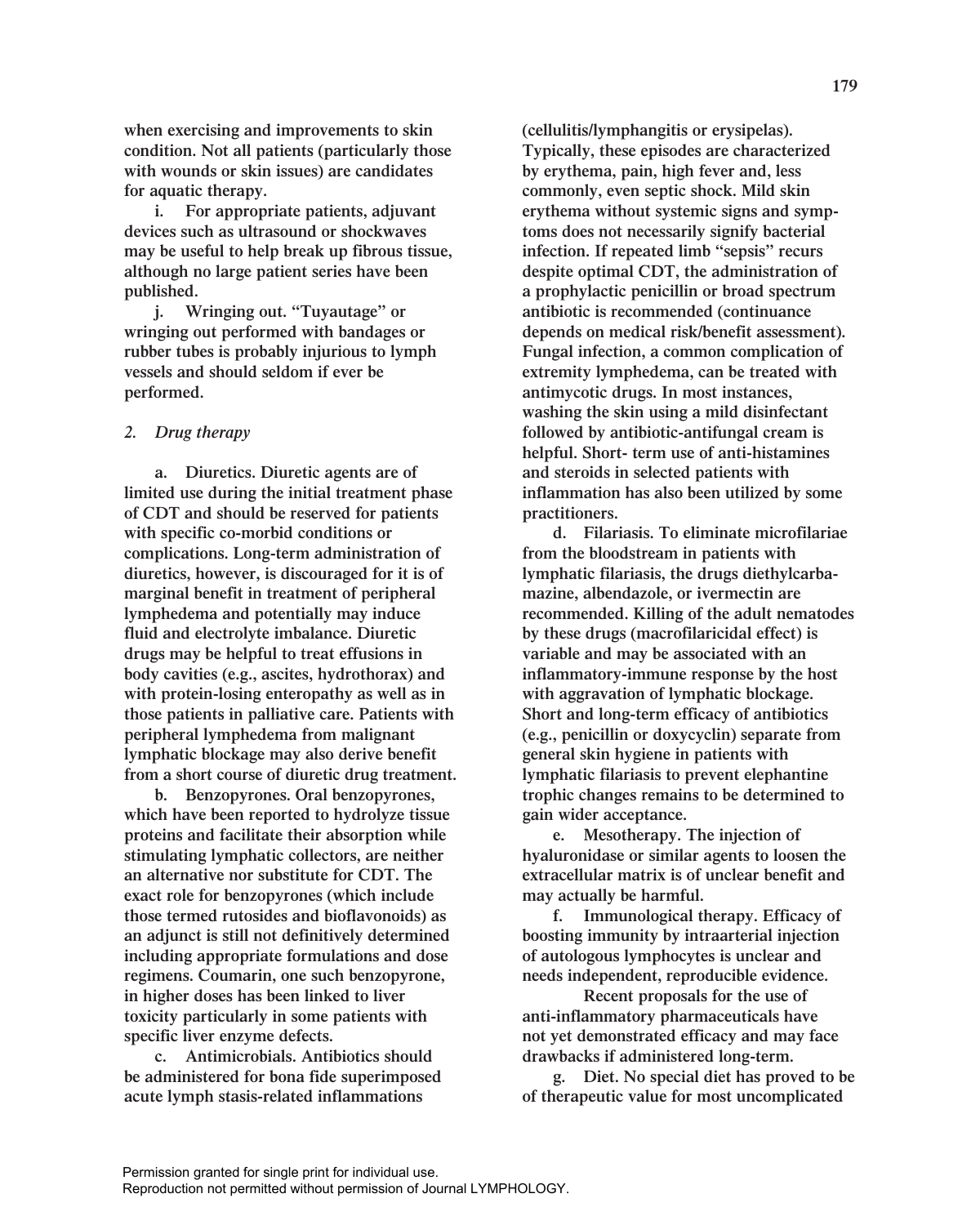**peripheral lymphedema. In breast cancerrelated lymphedema and in obese patients, weight reduction has been shown to help. Restricted fluid intake is not of demonstrated benefit for peripheral lymphedema. In chylous reflux syndromes (e.g., intestinal lymphangiectasia), a diet as low as possible or even free of long-chain triglycerides (absorbed via intestinal lacteals) and high in short and medium chain triglycerides (e.g., MCT absorbed via the portal vein) is of benefit especially in children. Specific vitamin supplements may be needed in very low or no fat diets. Some clinics suggest diets (e.g., enriched with omega 3's) that may lower inflammation, but evidence is not currently robust.**

**h. In complicated patients with lymphatic system overgrowth (lymphangiodysplasia) associated with lymphedema, specialized centers may utilize pharmacotherapeutic options such as octreotide, OK-432, rapamycin, or other anti-proliferative agents (these treatments are particularly used in newborns and children).**

## *3. Psychosocial rehabilitation*

**The magnitude of the relationships between negative psychological and psychosocial factors and lymphedema has been documented as a cause of nonadherence to self-management as well as diminution in quality of life. Psychosocial support, quality of life assessmentimprovement program, and a patient selfefficacy assessment are integral components of any lymphedema treatment.**

## *B. Operative Treatment*

**Operations designed to alleviate peripheral lymphedema by enhancing lymph return have gained increased acceptance worldwide but in advanced stages usually require long-term combined physiotherapy and/or other compression after the procedure to maintain edema reduction and ensure vascular/shunt patency. These microsurgical**

**procedures currently provide the closest chance for a cure of lymph flow disorders. In carefully selected patients following full evaluations, these procedures act as an adjunct to CDT or are undertaken when CDT has clearly been unsuccessful (or has removed the fluid component). Recent research has also focused on a preventive aspect in high risk patients (in limited reports). Imaging is indispensable to identify functional vessels or nodes to manipulate. As with physical methods above, proponents report that greater success is found in those patients with early (Stage I) lymphedema (with the notable exception to liposuction, which is usually performed in later stages).** 

**Worldwide, surgical resection (in several forms) is the most widely used operative technique to reduce the bulk of lymphedema (especially in genitalia cases). Liposuction to reduce excess fat deposition is becoming more widespread with surgeons in multiple countries now performing the procedure.** 

**In some specialized centers, operative treatment within specific guidelines may now be a preferred approach depending on the treatment team training and availability of various treatments.**

**It is noted that there is no clear clinical differential for choosing which of these different techniques to use for treating individual patients and no head-to-head comparisons or randomized studies of the techniques. In addition, many centers also use combinations of operative procedures (along with added non-operative methods) in their approach to treating patients making determination of individual treatment effects more difficult to evaluate.**

## *1. Microsurgical procedures*

**This operative approach is designed to augment the rate of return of lymph to the blood circulation. The surgeon should be well-schooled in both microsurgery and lymphology and utilize appropriate imaging tools to document efficacy. In general, microsurgical procedures must be performed**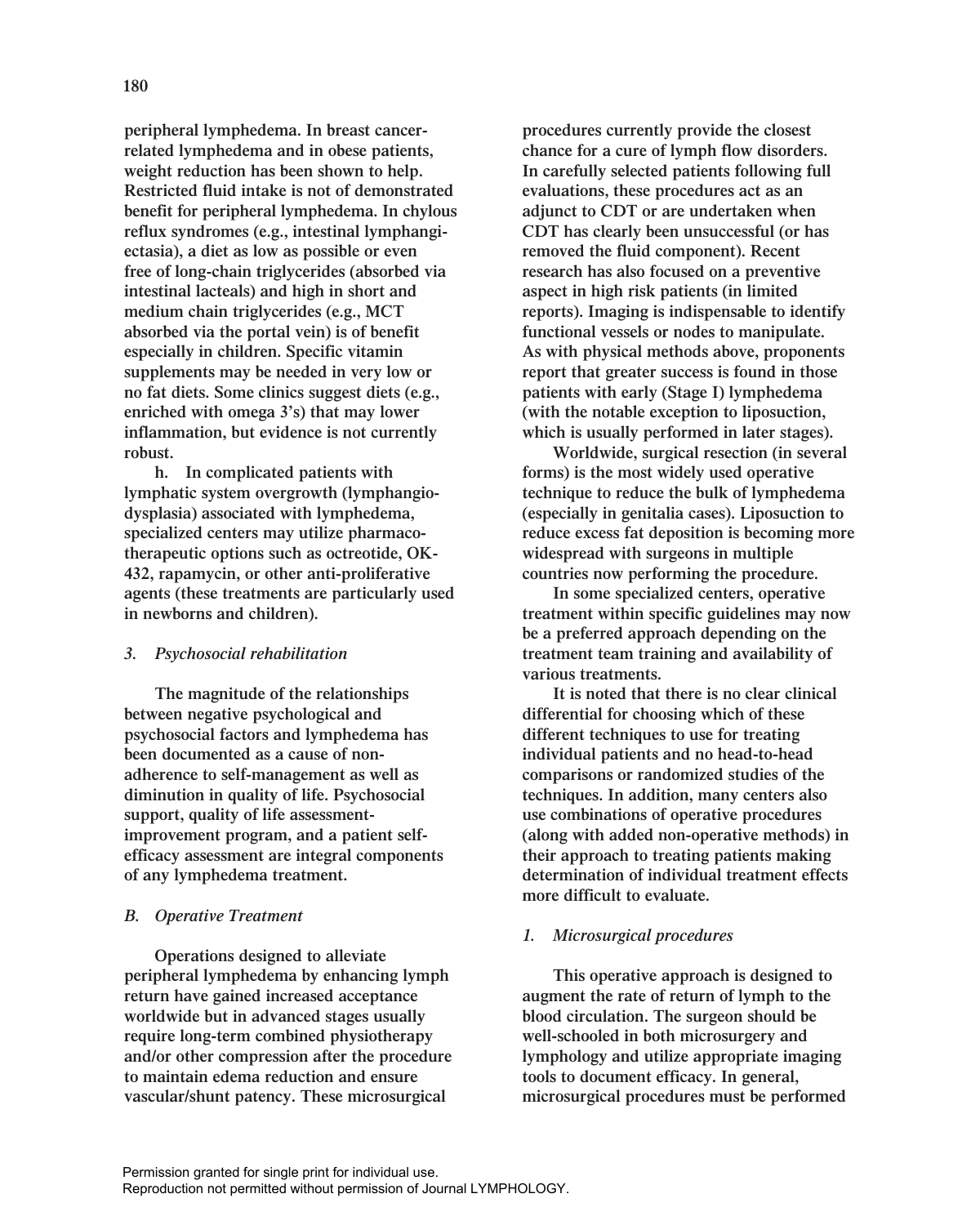**with special caution in children. Experience with these procedures suggests that improved and a longer lasting benefit is forthcoming if performed early in the course of lymphedema before damage to the lymphatic wall and impaired lymphatic contractility have occurred.**

**a. Derivative methods. Lymphaticvenous (or lymphovenous) anastomoses (LVA) are currently in use at multiple centers around the world. These procedures have undergone confirmation of long-term patency (in some cases more than 20 years) and some demonstration of improved lymphatic transport (by objective physiologic measurements of long-term efficacy). Multiple lymphaticvenous anastomoses in a single surgical site with both the superficial and deep lymphatics, allow the creation of a positive pressure gradient (lymphatic-venous) and evade the phenomenon of gravitational reflux without interrupting the distal peripheral superficial lymphatic pathways. Some centers also practice lymph nodal-venous shunts as a derivative method.**

**b. Reconstructive methods. These sophisticated techniques involve the use of a lymphatic collector (LLA) or an interposition vein segment (LVLA) to restore lymphatic continuity in lymphedema conditions due to a locally interrupted lymphatic system. Autologous lymph vessel transplantation mimics the normal physiology and has shown long-term patencies of more than 10 years. This procedure generally has been restricted to unilateral peripheral lymphedema of the leg due to the need for one healthy leg to harvest the graft but it has also been utilized for bilateral upper extremity lymphedema where two healthy legs are available for lymphatic harvesting.**

#### *2. Vascularized Lymph Node Transplantation*

**Transplantation of superficial lymph nodes from an uninvolved area together with the vascular supply (VLNT) to the site of lymphadenectomy for cancer has been proposed both as a preventive and therapeutic**

**approach to limb lymphedema.**

**Long-term followup data on risk and efficacy is scant along with the influence of adjunctive physical methods. There have been several reports of lymphedema developing in the donor area. While imaging has demonstrated blood flow to the transplanted nodes, sparse data have been published on lymph flow through the transplanted nodes. Further research showing long-term efficacy and improvement in techniques to avoid donor site lymphedema are needed. Some surgeons combine this procedure with liposuction and postoperative compression claiming favorable outcome, which makes it difficult to evaluate the surgical procedure per se.**

#### *3. Liposuction*

**Liposuction (or suction-assisted lipectomy) using a variety of methods has been shown to completely reduce non-pitting, primarily non- fibrotic, extremity lymphedema due to excess fat deposition (which has not responded to non-operative therapy) in both primary and secondary lymphedema (and more limited studies in lipedema). Even patients with signs of fibrosis can benefit from the procedure when using power- assisted liposuction, which facilitates breaking down fibrosis especially in leg lymphedema. Similar to conservative treatment, long- term management requires strict patient adherence with dedicated continuous wearing of low-stretch elastic compression garments, which may be challenging in warmer climates and pose financial considerations. This operation and followup are very different from cosmetic liposuction and should be performed by an experienced team of surgeons, nurses and physiotherapists to obtain and sustain optimal outcomes.** 

**Newer investigations have focused on combining microsurgery with lymph vessel sparing liposuction in an effort to alleviate the need for continual compression.**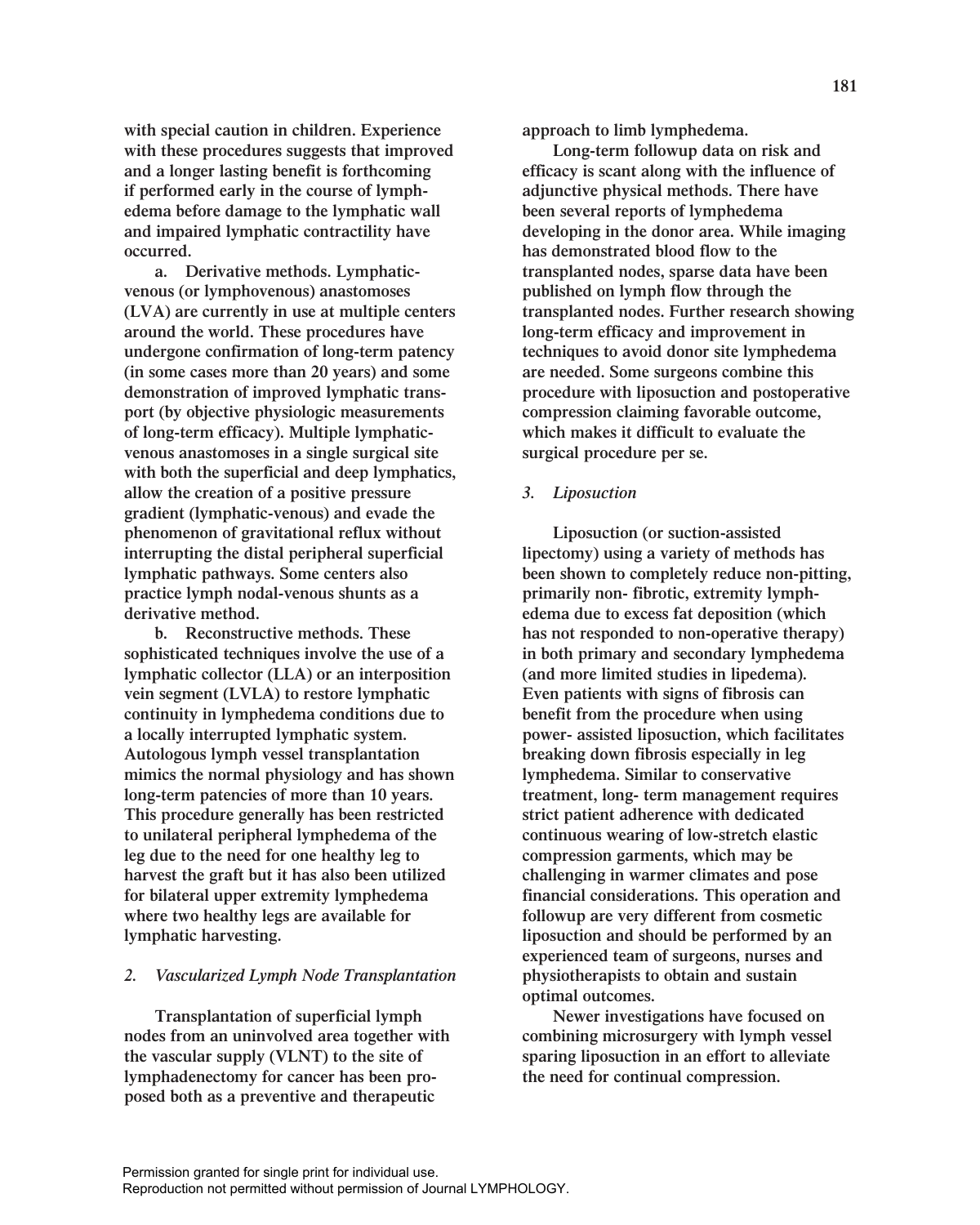**The simplest operation is "debulking," that is, removal of excess skin and subcutaneous tissue of the lymphedematous limb. The major disadvantage is that superficial skin lymphatic collaterals are removed or further obliterated. It can also be associated with significant scarring, risk of infection, and difficult wound healing. After intensive CDT, redundant skin folds may require excision. Debulking has been reported to be useful mainly in treatment of the most severe forms of fibrosclerotic lymphedema (elephantiasis) and in cases of advanced genital lymphedema. Caution should be exercised in removing enlarged lymph nodes or soft-tissue masses (e.g., lymphangiomas) in the affected extremity as lymphedema may worsen thereafter. Operations including the Charles and Thompson procedures are seldom used when other options are available.**

# *5. Tissue Engineering/Lymphatic (Re)Vascularization*

**The implantation of tubes to transport lymph or engineered tubes/devices to promote new substitute lymphatic growth have not yet documented long-term value in large studies, and these techniques are continuing to undergo investigation.**

**Omental transposition, enteromesenteric bridge operations, and implantation of threads to promote perilymphatic spaces (substitute lymphatics) have not shown longterm value and should be avoided without further published evidence.**

# *6. Specialized Considerations*

**Chylous and other reflux syndromes are special disorders which may benefit from CT- or MR-guided sclerosis, interventional radiology techniques, or operative ligation of visceral dysplastic lymphatics, and/or lymphatic to venous diversion to close and decompress leaking lymphatic vessels after delineation by multimodal imaging. Assess-** **ment in children and even pre-natal care is expanding.**

**There has been recent work with implantation of silicone tubes as artificial lymphatics, and new developments in coatings and techniques may produce added improvements.**

**Extratruncal disease (i.e., lymphatic malformations outside of the main trunks which may or may not be associated with arterial/venous malformations) are often treated with a variety of these surgical procedures (as well as with pharmacotherapy) in highly specialized centers.**

**Rehabilitation and even habilitation is a particularly necessary component of care.**

## *C. Treatment Assessment/Followup*

**In each patient undergoing therapy, an assessment of limb volumes should be made before, during and after treatment. This volume can be measured by water displacement, derived from circumferential measurements using the truncated cone formula, or by perometry. The excess volume (affected limb – unaffected limb) should be measured since limb volumes vary with weight increase/decrease of the patient as well as whether measurements are made in the morning or afternoon. Only measuring the affected extremity can lead to unreliable values. It is desirable, however, that treatment outcomes be reported in a standardized manner in order to compare and contrast the effectiveness of various treatment protocols.**

**Additional assessments by imaging modalities such as LAS and NIRF to document functional changes in lymphatic drainage, DEXA, US, or MR imaging to determine volume and tissue compositional changes, tonometry/indurometry, bioelectrical impedance BIS or BIA), and tissue dielectric constant (TDC) to examine tissue alterations and fluid changes add scientific rigor to analysis of the outcomes of different treatment approaches.** 

**Health Related Quality of Life (HRQOL) and patient perceptions of self-efficacy**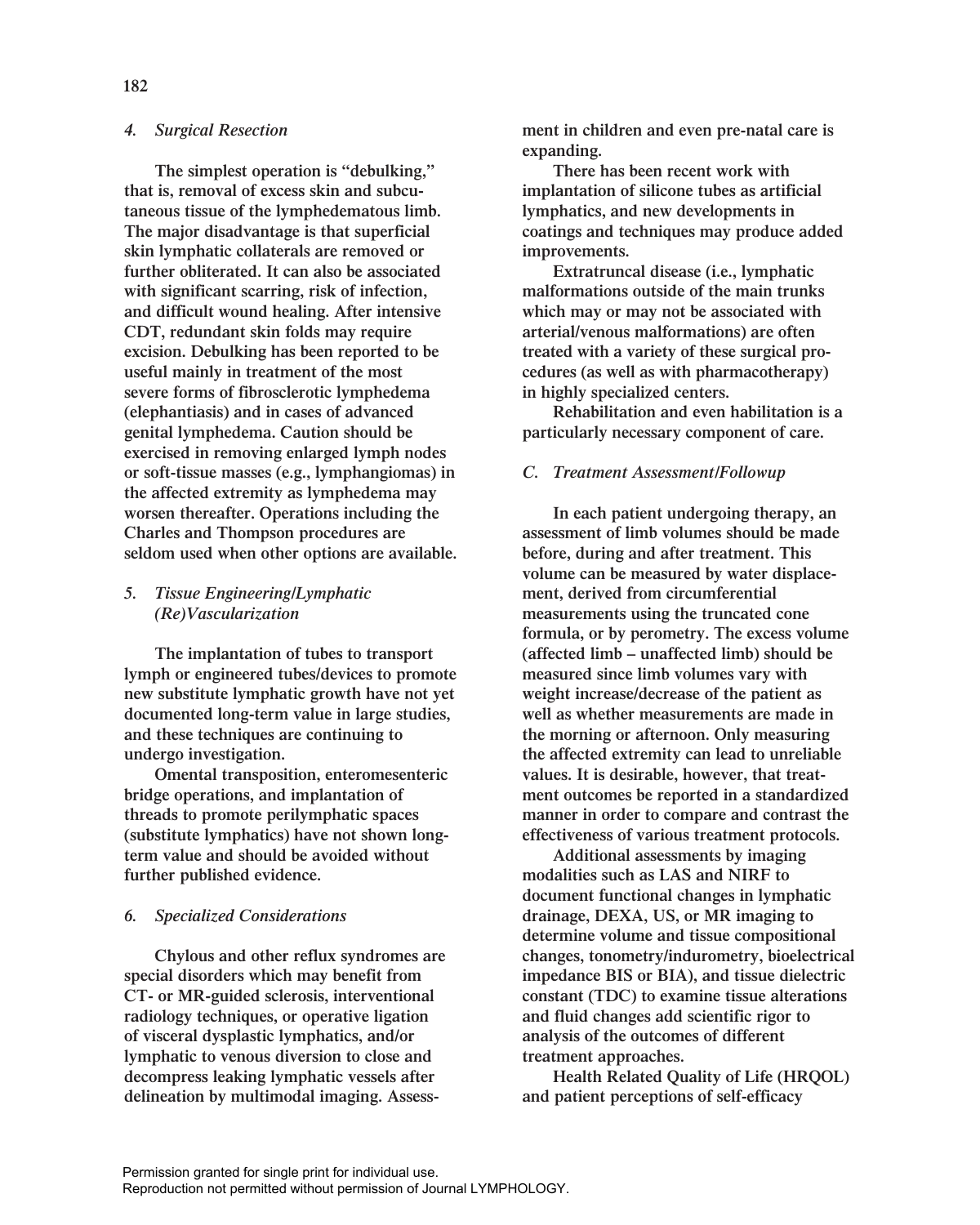**assessed by a variety of validated disease specific instruments and visual analog scales of patients with lymphedema should be used in conjunction with physiological measures to evaluate effects of treatment.** 

**Timing and longevity of assessments is an area that is recognized as a need but there are no good guidelines or model systems in place. Pre-treatment and pre-operative assessment (in the Prospective Surveillance model- Section I) should continue after treatment and likely should be life-long to include HRQOL, self-efficacy, and selfregulation measures. Data on long-term results will be useful in comparing treatment options and success, as well as enable patients to have the opportunity to participate in best-practice decisions.** 

## *D. Molecular Therapy*

**Despite ongoing basic research and clinical trials, molecular treatments (e.g., administration of VEGF-C or other lymphatic-targeting molecules by various methods) have not yet been significantly translated to the clinic. While the addition of lymphatic growth (or inhibitory) factors is attractive, the applicability of these treatments is uncertain at this time and should be examined carefully in the context of co-morbid conditions (e.g., presence of cancer, cancer treatments, drug regimens). It is also apparent when examining the growth of new lymphatics in the laboratory that for all but the smallest microlymphatics a milieu of growth (and other) factors may be needed for initiation and development of functional macrolymphatics (and even more for the**  *de novo* **development of a lymph node).**

## *V. RESEARCH AGENDA*

**While recognizing and encouraging individual investigators to pursue many different avenues of research, some general directions can be formulated.** *Diagnostic techniques* **need to be continually explored and developed,** *treatment options* **need**

**confirmation and improvements with a particular focus on personalization, and better delineation of prognosis is necessary. Multinational collaborative studies and innovative clinical research designs in addition to randomized control trials need to be done and are encouraged with the aim of translating new discoveries and potentially improved approaches more rapidly into the clinical arena. Ongoing** *epidemiologic studies* **on the incidence and prevalence of lymphedema regionally and worldwide will benefit from the further development and establishment of standardized, secure, intercommunicating database-registries. Assessment of lymphedema risk and steps for lymphedema prevention in different groups of at risk patients need to be determined. Studies might include research on minimizing or preventing secondary lymphedema through altered operative/nodal sampling techniques (e.g., sentinel node biopsy or precise anatomical knowledge of derivative pathways), vector control (as demonstrated in China) and prophylactic drugs for filariasis, identification of patients with heritable genetic defects for lymphangiodysplasia (lymphedema), and use of massage or compression where lymphatic drainage is subclinically impaired as documented by imaging techniques (e.g., LAS and NIRF). Research in** *molecular lymphology* **including lymphatic system genomics, proteomics, and "systemomics" should be greatly expanded. With the cellular and molecular basis of lymphedema-associated syndromes better defined, an array of specific biologicallybased treatments including modulators of lymphatic growth and function should become available. Improved imaging techniques and physiological tests need to be devised to allow more precise non-invasive methods to measure lymph flow dynamics and lymphangion activity. Advances in imaging including molecular imaging techniques as well as development of new and improved technologies (e.g., NIRF and photoacoustics) to visualize the superficial and deep lymphatic system and soft tissues**